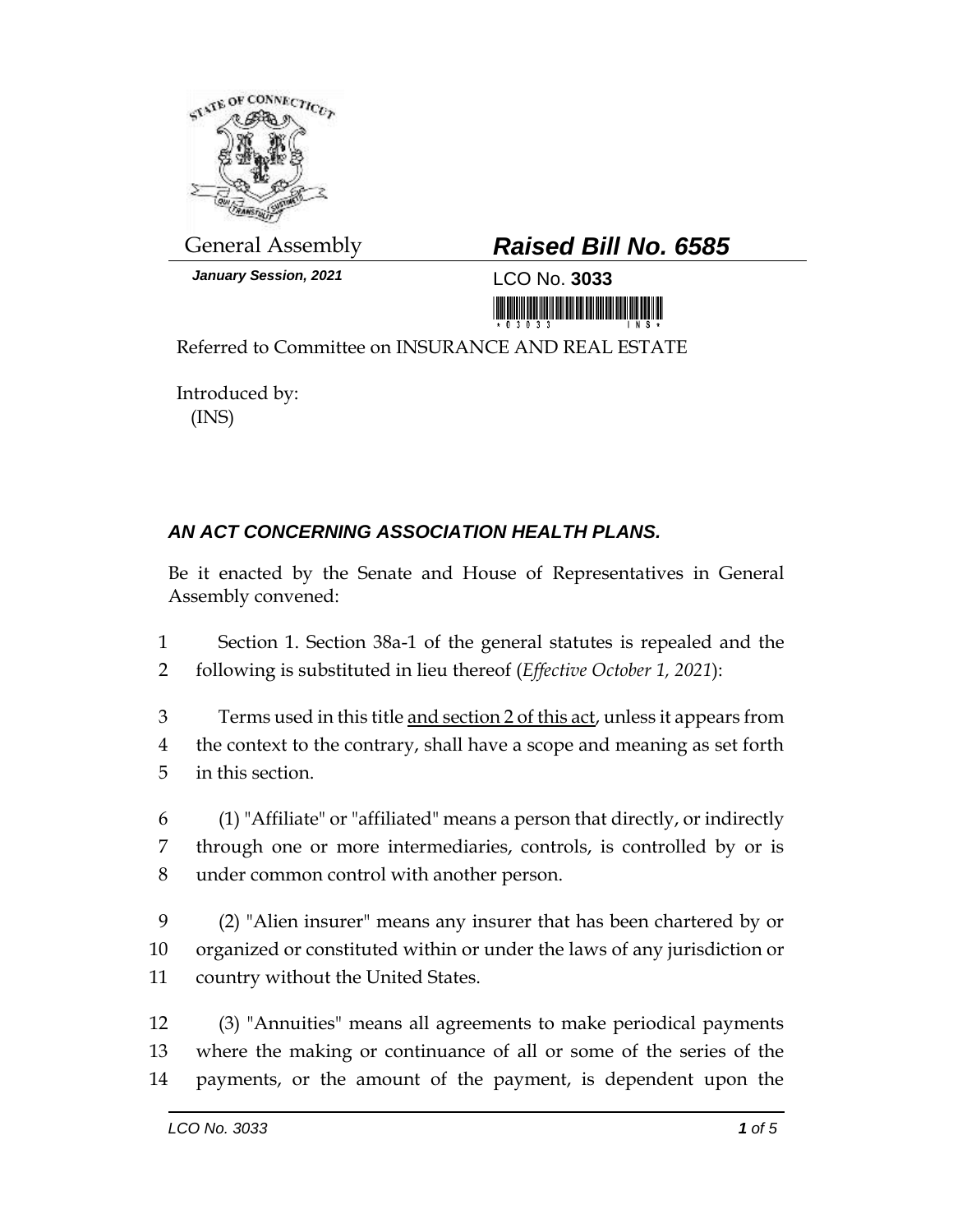continuance of human life or is for a specified term of years. This definition does not apply to payments made under a policy of life insurance.

(4) "Commissioner" means the Insurance Commissioner.

 (5) "Control", "controlled by" or "under common control with" means the possession, direct or indirect, of the power to direct or cause the direction of the management and policies of a person, whether through the ownership of voting securities, by contract other than a commercial contract for goods or nonmanagement services, or otherwise, unless the power is the result of an official position with the person.

 (6) "Domestic insurer" means any insurer that has been chartered by, incorporated, organized or constituted within or under the laws of this state.

 (7) "Domestic surplus lines insurer" means any domestic insurer that has been authorized by the commissioner to write surplus lines insurance.

 (8) "Foreign country" means any jurisdiction not in any state, district or territory of the United States.

 (9) "Foreign insurer" means any insurer that has been chartered by or organized or constituted within or under the laws of another state or a territory of the United States.

 (10) "Insolvency" or "insolvent" means, for any insurer, that it is unable to pay its obligations when they are due, or when its admitted assets do not exceed its liabilities plus the greater of: (A) Capital and surplus required by law for its organization and continued operation; or (B) the total par or stated value of its authorized and issued capital stock. For purposes of this subdivision "liabilities" shall include but not be limited to reserves required by statute or by regulations adopted by the commissioner in accordance with the provisions of chapter 54 or specific requirements imposed by the commissioner upon a subject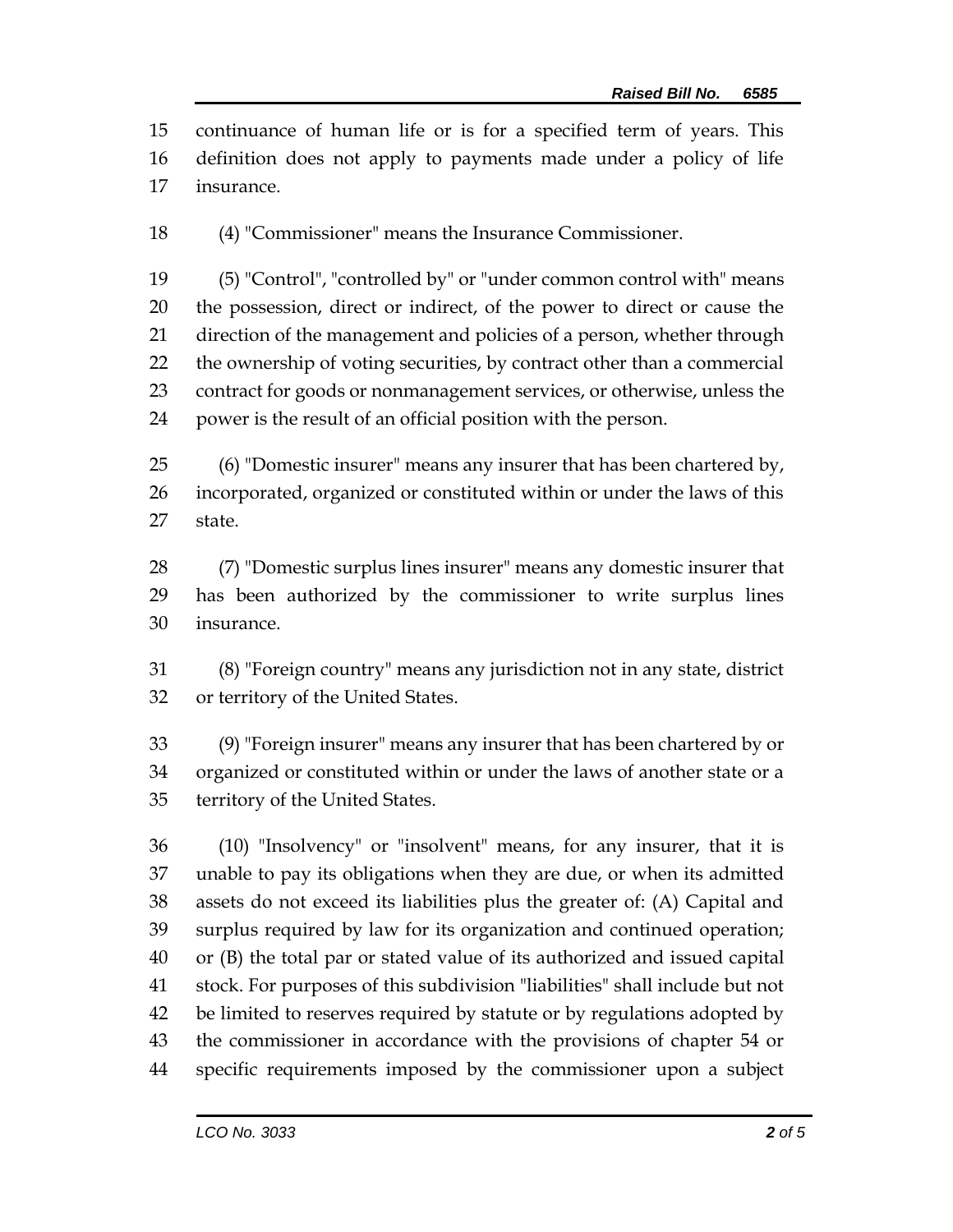company at the time of admission or subsequent thereto.

 (11) "Insurance" means any agreement to pay a sum of money, provide services or any other thing of value on the happening of a particular event or contingency or to provide indemnity for loss in respect to a specified subject by specified perils in return for a consideration. In any contract of insurance, an insured shall have an interest which is subject to a risk of loss through destruction or impairment of that interest, which risk is assumed by the insurer and such assumption shall be part of a general scheme to distribute losses among a large group of persons bearing similar risks in return for a ratable contribution or other consideration.

 (12) "Insurer" or "insurance company" includes any person or combination of persons doing any kind or form of insurance business other than a fraternal benefit society, and shall include a receiver of any insurer when the context reasonably permits.

 (13) "Insured" means a person to whom or for whose benefit an insurer makes a promise in an insurance policy. The term includes policyholders, subscribers, members and beneficiaries. This definition applies only to the provisions of this title and does not define the meaning of this word as used in insurance policies or certificates.

 (14) "Life insurance" means insurance on human lives and insurances pertaining to or connected with human life. The business of life insurance includes granting endowment benefits, granting additional benefits in the event of death by accident or accidental means, granting additional benefits in the event of the total and permanent disability of the insured, and providing optional methods of settlement of proceeds. Life insurance includes burial contracts to the extent provided by section 38a-464.

 (15) "Mutual insurer" means any insurer without capital stock, the managing directors or officers of which are elected by its members.

(16) "Person" means an individual, a corporation, a partnership, a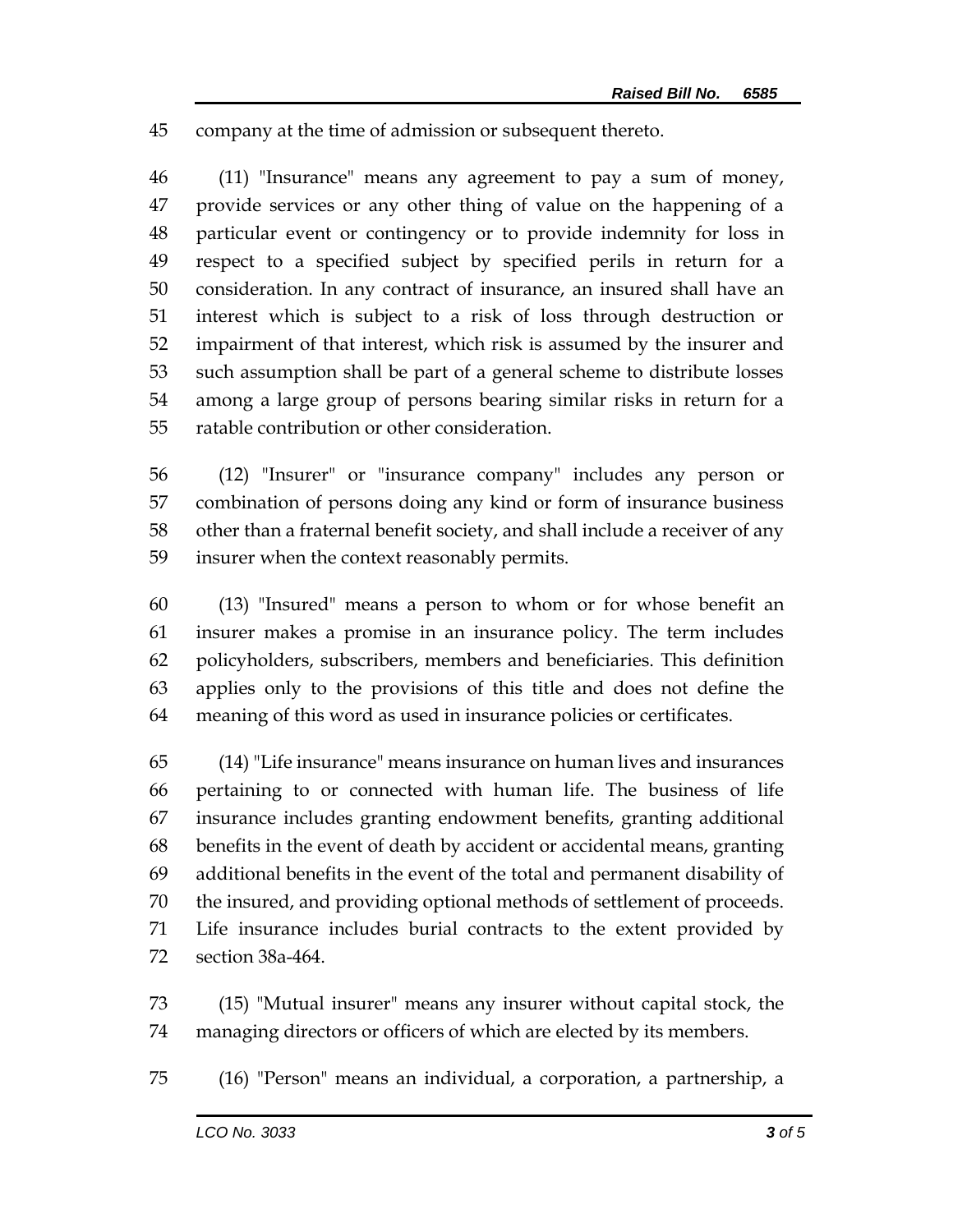limited liability company, an association, a joint stock company, a business trust, an unincorporated organization or other legal entity.

 (17) "Policy" means any document, including attached endorsements and riders, purporting to be an enforceable contract, which memorializes in writing some or all of the terms of an insurance contract.

(18) "State" means any state, district, or territory of the United States.

 (19) "Subsidiary" of a specified person means an affiliate controlled by the person directly, or indirectly through one or more intermediaries.

 (20) "Unauthorized insurer" or "nonadmitted insurer" means an insurer that has not been granted a certificate of authority by the commissioner to transact the business of insurance in this state or an insurer transacting business not authorized by a valid certificate.

 (21) "United States" means the United States of America, its territories and possessions, the Commonwealth of Puerto Rico and the District of Columbia.

 Sec. 2. (NEW) (*Effective October 1, 2021*) (a) For the purposes of this section:

 (1) "Association health plan" means a fully insured group health insurance policy that is (A) sponsored by a sponsoring association, and (B) offered or sold to the employer members of the sponsoring association to provide health benefits as permitted under the Employee 98 Retirement Income Security Act of 1974, as amended from time to time;

 (2) "Employer" means (A) a sole proprietorship in this state, or (B) a person doing business in this state that employs at least one individual in this state; and

 (3) "Sponsoring association" means an association comprised of one or more employer members that provides an association health plan to its employer members and their employees.